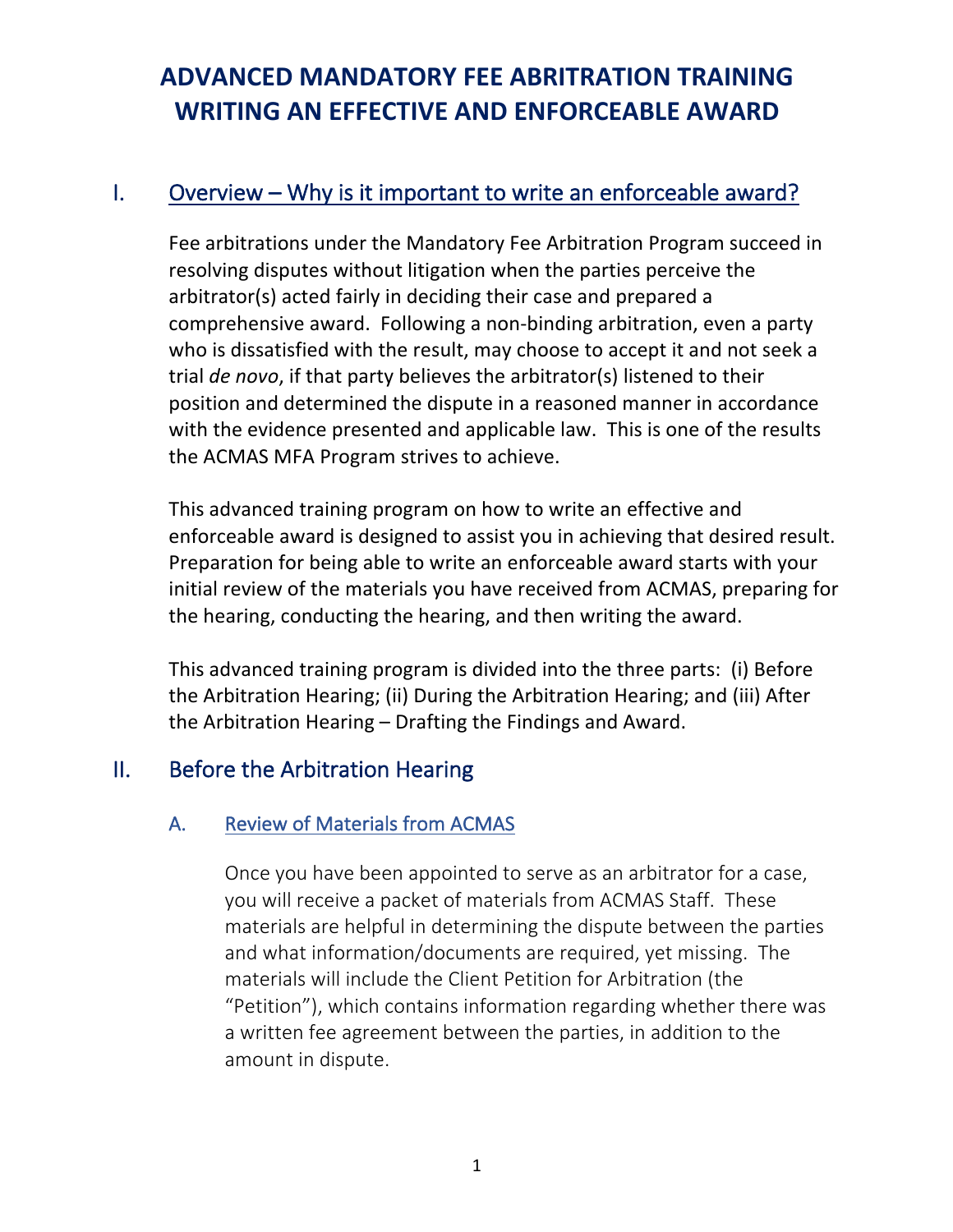As part of your review of the materials, you must determine the following, which must be included as part of the award:

- 1. The amount that the Client claims should have been charged;
- 2. The amount that the Attorney claims should have been charged;
- 3. The amount that the Client has paid to the Attorney;
- 4. Was there a valid written fee agreement between the parties;
- 5. If there was a valid written fee agreement, under the agreement, what fees were charged;
- 6. If there was no valid written fee agreement between the parties, why was it not valid and what are the terms of compensation, if any, as a result;
- 7. The "responsible attorney;"
- 8. The amount of the award and any legal interest assessed; and
- 9. Amount of the filing fee paid by Client and allocation of that fee.

The materials will also include how much was paid to file for the MFA and which party paid the fee. The arbitrator(s) have the discretion to allocate the filing fee pursuant to the facts of the dispute.

If you have not received a copy of the written fee agreement between the parties, request that the parties submit it to you, in addition to any other relevant documents you believe are needed to decide the matter (e.g., billing statements, work product). Pursuant to Rule 26 of the ACMAS Rules of Conduct of Mandatory Arbitration of Fee Disputes ("ACMAS Rules"), the arbitrator(s) may "order any party to produce any books, documents or other things in the party's possession or under his or her control, which the sole arbitrator or panel determines are not privileged and are relevant to the subject matter of the arbitration."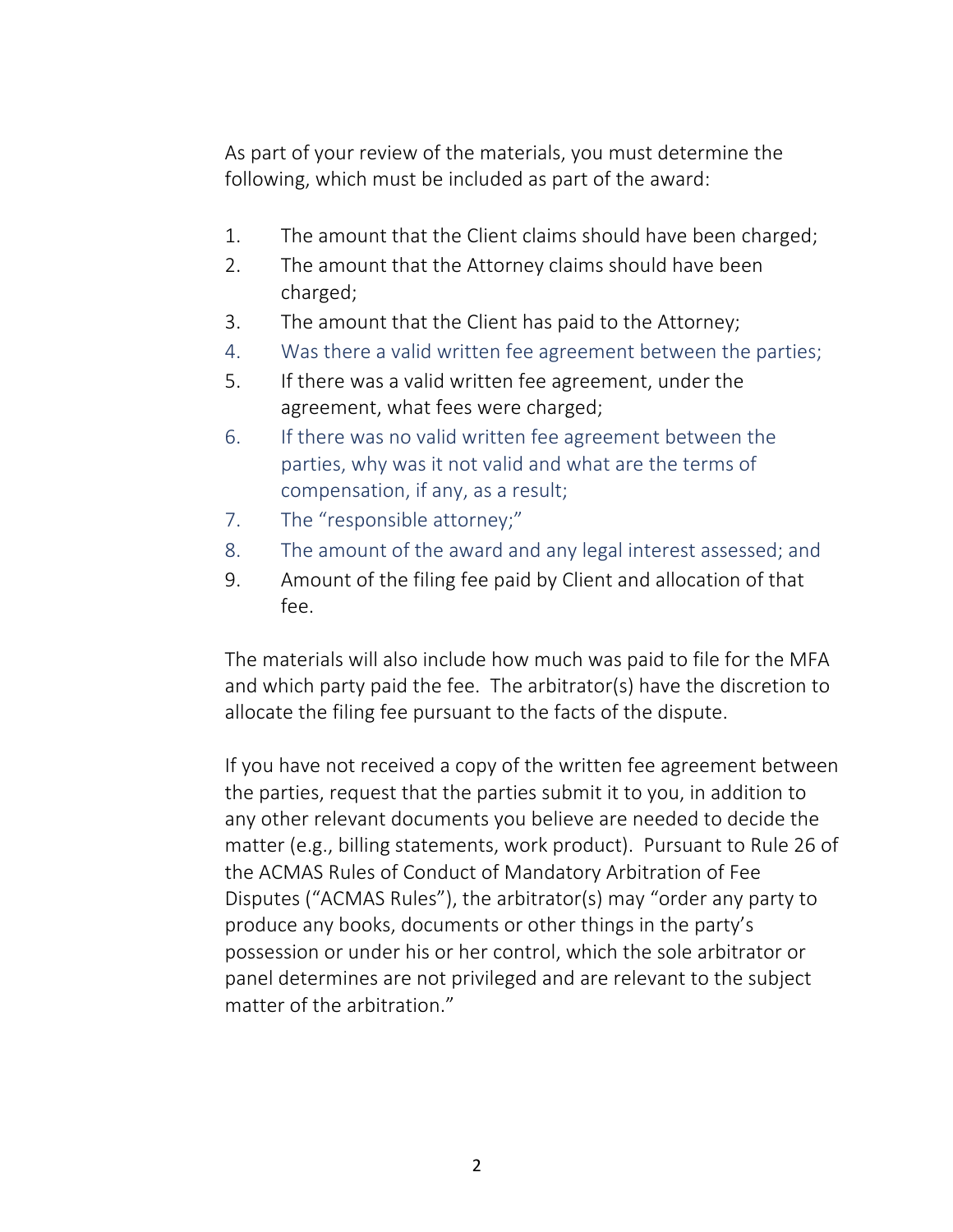If the Attorney has not returned the Attorney Reply to Petition for Arbitration of Fee Disputes (the "Reply"), you should request that the form be returned to you by a date certain. Please note, you may still proceed with the hearing even absent the Reply.

Once you have the Petition and the Reply (or determine that no Reply will be provided by the Attorney), you will be able to determine if the parties have agreed to binding arbitration or non-binding arbitration, which must be clearly stated in the award. (See also Arbitration Advisory No. 2008-01.)

### B. Stipulated Award When the Parties Settle Their Fee Disputes Prior to the Arbitrator(s) Taking Evidence

- 1. The parties may be able to reach a settlement of the case before the hearing date or before you start the hearing and begin taking evidence. If that occurs, you may issue a Stipulated Award. Below is the list of the requirements and limitations associated with a Stipulated Award. (See also Arbitration Advisory No. 2015-02.)
	- a) The award must meet the State Bar Minimum Standards and ensure it was reached after settlement between the parties.
	- b) You must use the State Bar approved form "Award Pursuant to Stipulation of Parties." (A copy of this form is included with your packet of materials.)
	- c) The arbitrator(s) may not issue a Stipulated Award if the arbitrator(s) believes the settlement is unethical, illegal, or unconscionable.
	- d) Only matters properly before the arbitrator(s) under the MFA can be entered as a Stipulated Award and enforced under the MFA statute. See *California Business and Professions Code* §6203(a) for a list of matters which cannot be included in a Stipulated Award.
	- e) Pursuant to *California Business and Professions Code* §6203(d), the State Bar can enforce a Stipulated Award (or an award that is binding or becomes binding by operation of law), when a Client is awarded a refund and the Attorney has failed to comply.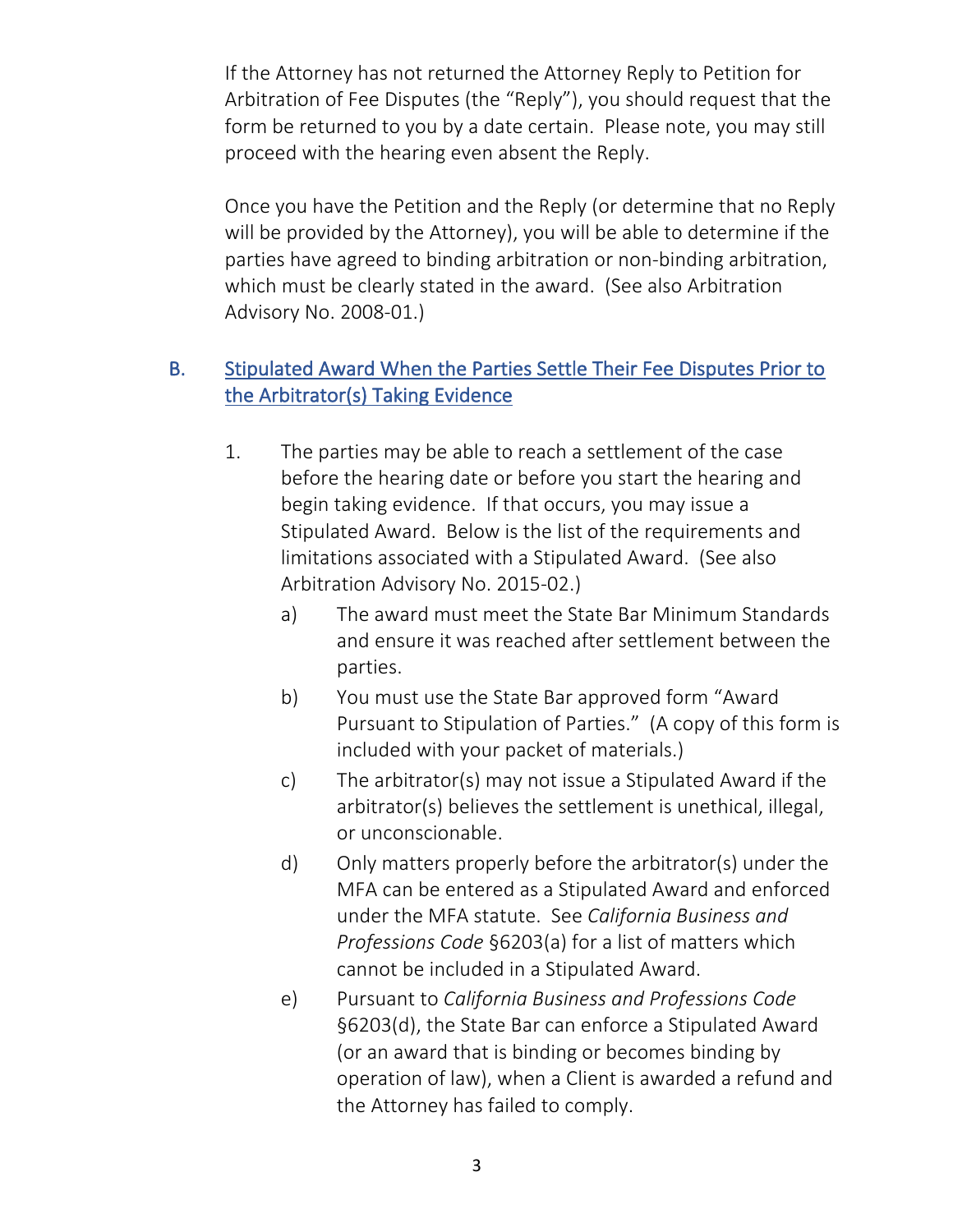2. If the case is settled and the Client obtains a refund and there is no Stipulated Award, the State Bar's MFA Program cannot assist the Client with enforcement. Moreover, under California Business and Professions Code, the parties have no other postarbitration remedies.

### C. Stipulation to Binding Arbitration Prior to the Arbitrator(s) Taking **Evidence**

If the parties previously had not agreed to binding arbitration, but subsequently are able to agree to binding arbitration prior to the hearing date or the arbitrator(s) taking of evidence in the case, the arbitrator(s) shall have the parties sign a "Stipulation to Binding Arbitration." (A copy of this form is included with your packet of materials.)

The Stipulation to Binding Arbitration must be signed and returned to the arbitrator(s) before the hearing may proceed. Typically, the arbitrator or panel chair will take a break, email the parties the Stipulation to Binding Arbitration for signature and the parties will sign and return it accordingly. Once received, the hearing will proceed as scheduled.

The award must include (i) reference to the parties' election to agree to binding arbitration and (ii) the executed Stipulation to Binding Arbitration, attached as an exhibit to the award. Do not attach anything else to the Award, such as documentary evidence presented by the parties or cited cases.

### D. Schedule a Pre-Hearing Video Conference

1. Whether your hearing is virtual or in-person, schedule a prehearing video conference 10-15 days prior to the hearing with all parties to the arbitration. This way, any procedural issues can be addressed and the arbitrator(s) can inform the parties how the presentation of evidence will occur. This is a good opportunity to remind the parties that an MFA hearing is an informal proceeding.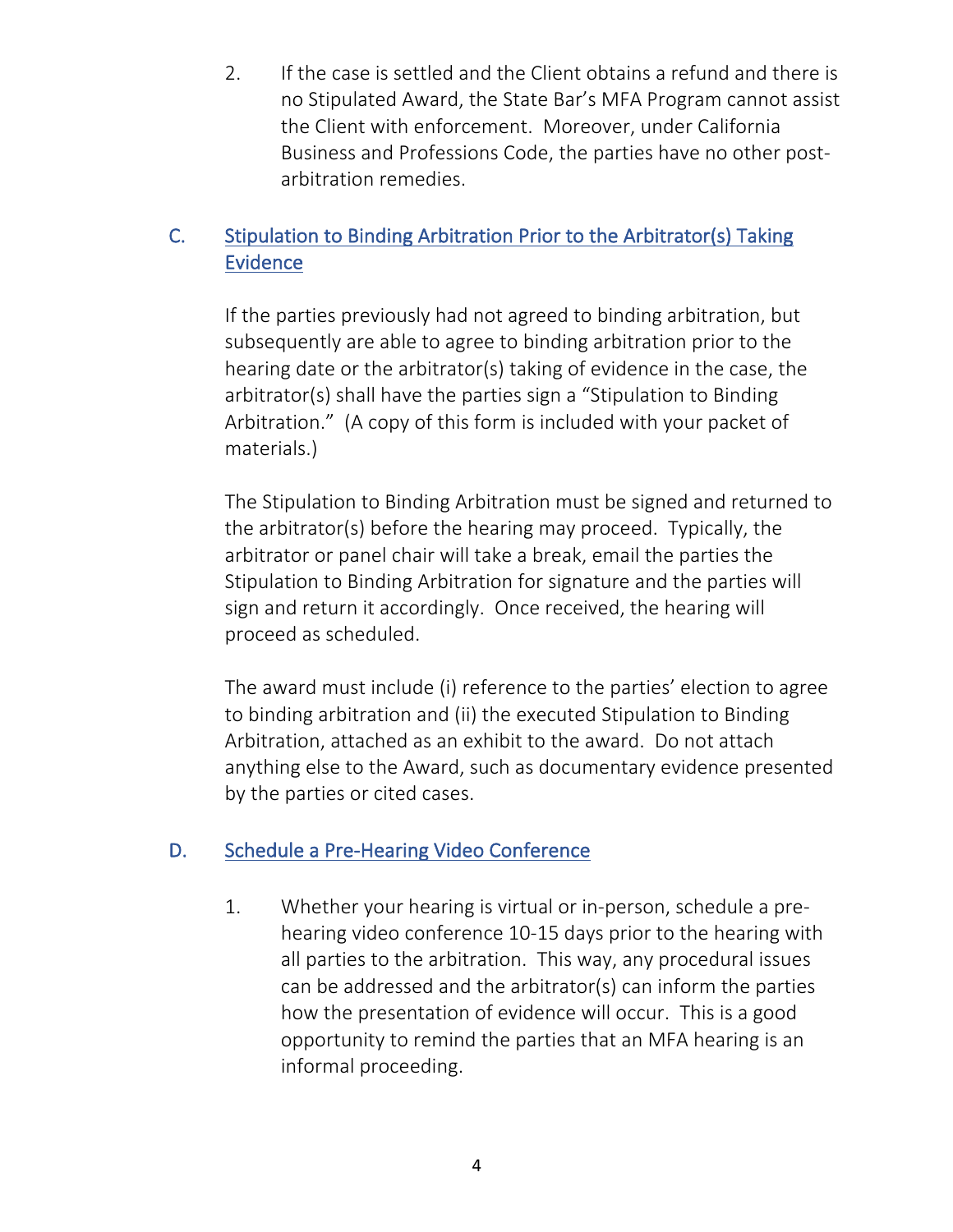- 2. When on a three-member panel, you should conduct a prehearing conference call with the other arbitrators to:
	- a) Discuss the areas identified as disputed issues, and identify any missing facts necessary to determine disputed issues
	- b) Determine how the presentation of evidence will occur
	- c) Identify process for questioning of the parties by the arbitrators

Ensure that each arbitrator has reserved time immediately after the hearing to discuss the evidence and the desired award.

#### E. Identify Areas of Agreement / Stipulations

As you review the materials to prepare for the arbitration hearing, you will likely discover there are areas of agreement and areas of disagreement between the parties. After a review of the materials, if you find there are areas of agreement, prepare a list to review with the parties when the hearing commences. If you find that the parties agree on certain issues, you will not need to take evidence at the hearing on any issues on which the parties are already in agreement.

Example A: If neither party is disputing the validity of the written fee agreement pursuant to either *Business and Professions Code* §6147 or *Business and Professions Code* §6148, you can ask the parties to stipulate to that effect and move on to the taking of evidence on areas of dispute.

Example B: If both parties agree on the amount the Client paid to the Attorney during the course of the representation, you may confirm this at the hearing and include the finding to the amount paid in the award.

#### F. Identify Areas of Disagreement

If the materials show there are major areas of disagreement, prepare a list of such issues to review with the parties once the hearing commences.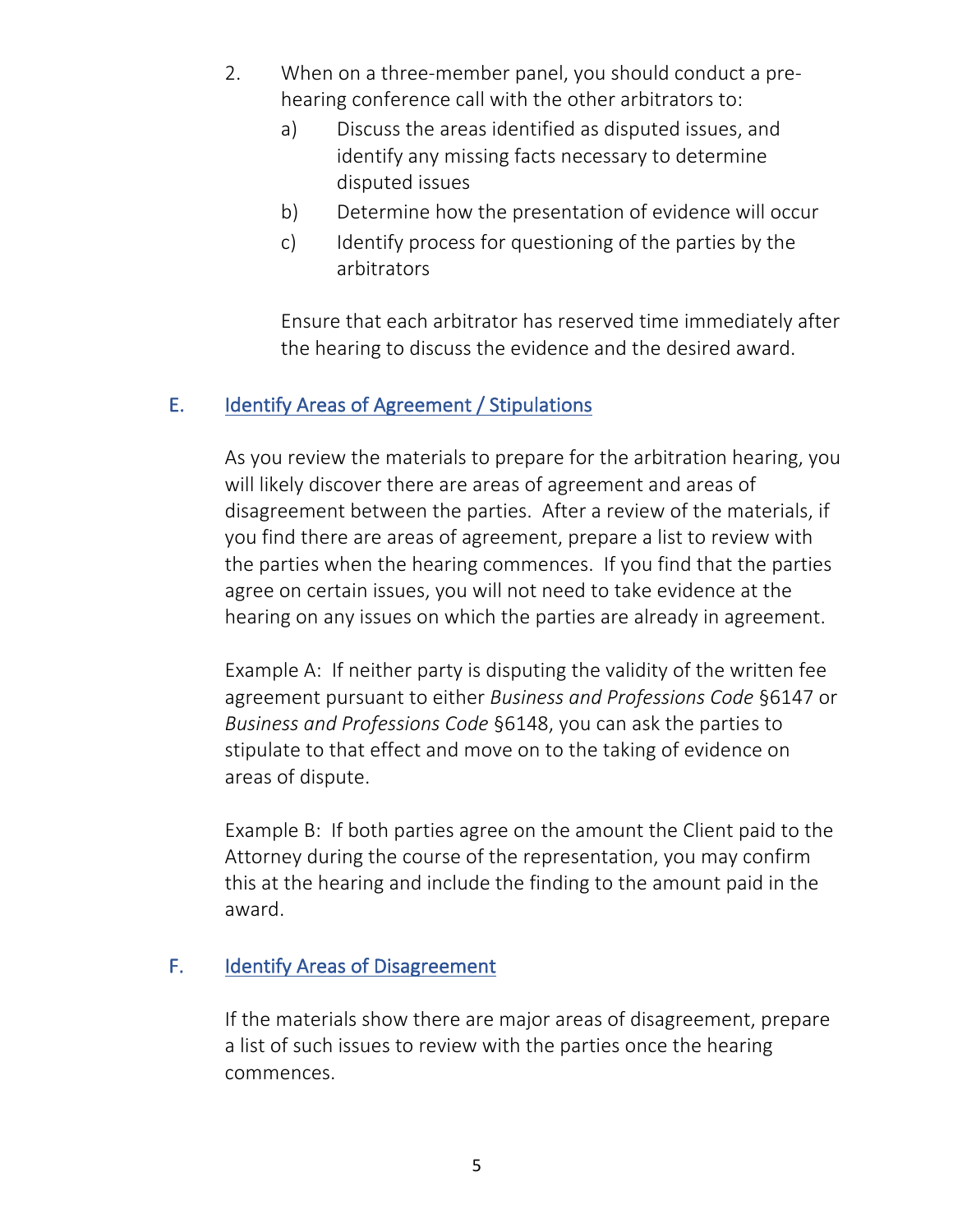For example, if the Client and Attorney disagree about the amount the Client paid the Attorney, you will need to examine the evidence on this issue. It may be necessary for the Client to produce cancelled checks and/or credit card receipts to prove payments remitted to the Attorney. On the other hand, the Attorney may need to show records indicating deposits into the Attorney's general or trust account and/or disbursements back to the Client.

### G. Identify Points of Law, Review State Bar Arbitration Advisories and/or Perform Legal Research

Under *Business and Professions Code §*6203(a), you are required to issue an award with findings that determine "all questions submitted." This includes both factual and legal issues. If the parties identify legal issues in the materials, you should go to the California State Bar website and look to see if there is an Arbitration Advisory on the subject. If there is an Arbitration Advisory, you should review and analyze it in advance of the hearing and include language and/or a cite in your award to the authorities relied upon. If there is no Arbitration Advisory on the subject, it may be necessary for you to conduct your own legal research on the issue, which will be used to prepare the findings portion of the award.

### H. How to Address a Party's Request for a Continuance and Non-Appearance of a Party at the Scheduled Hearing

#### 1. Continuances

Pursuant to Rule 27 of the ACMAS Rules, "[u]pon request of a party to the arbitration and for good cause, or upon their own determination, the sole arbitrator or panel may postpone or adjourn the hearing from time-to-time."

If you receive a request for a continuance of the scheduled hearing date, the party requesting a continuance must show good cause. If the arbitrator(s) agree to grant the continuance, it must be confirmed in writing to the parties, along with a new hearing date. A revised Notice of Hearing shall be sent to the parties.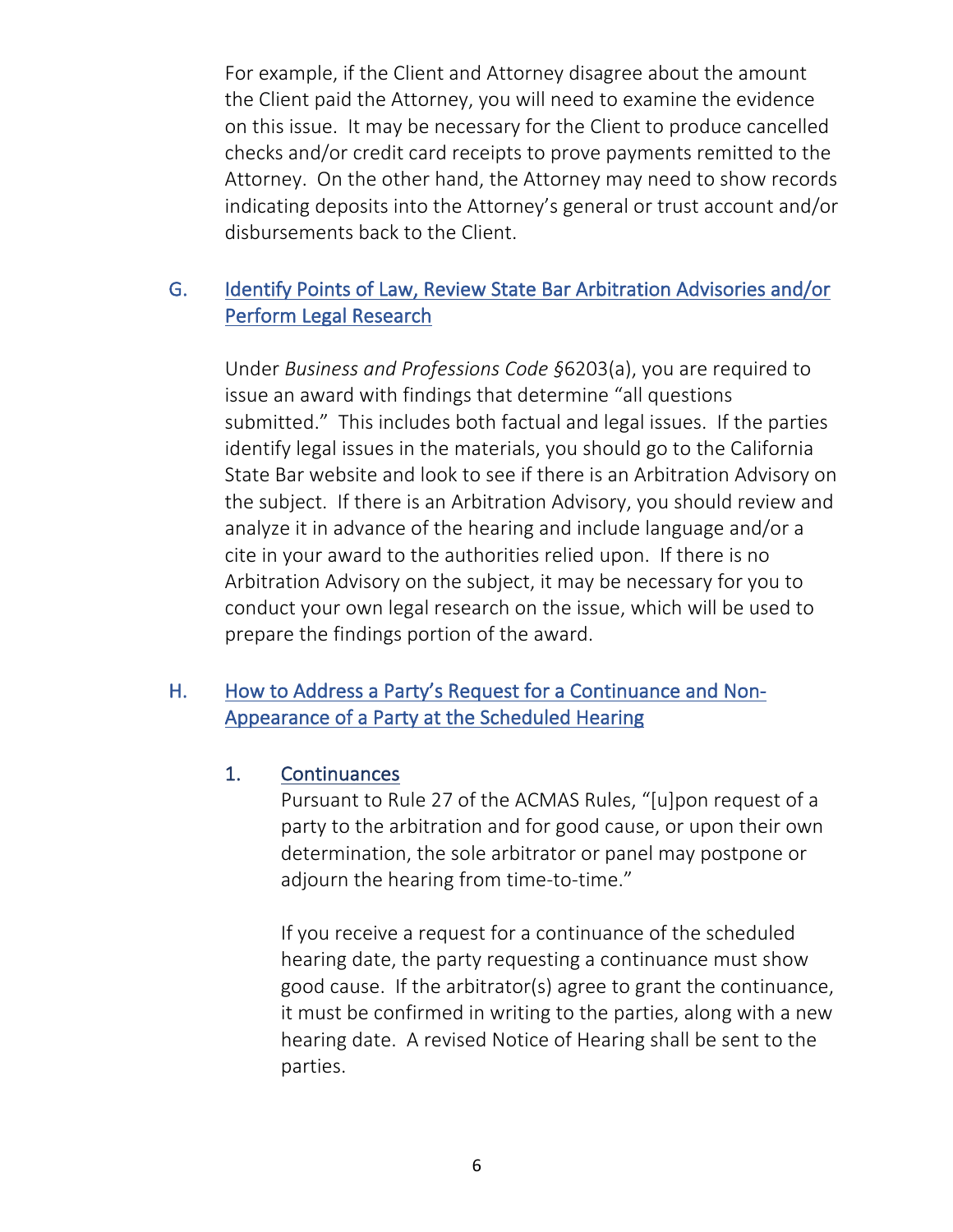### 2. Non-Appearance of a Party

If a party fails to appear for the scheduled hearing, after the Notice of Hearing has been communicated to the parties, the award must include a factual recitation leading up to the hearing date and the absence of one of the parties. Please note that the determination of willfulness shall be made by the Court, not by the arbitrator(s). The party who failed to appear at the hearing shall have the burden of proving that the failure to appear was not willful. It is important that you document the facts, as the Court may consider this information in issuing its findings on the subject of a party's failure to appear. (*Business and Professions Code §*6204(a).)

### I. What if the Client is alleging that the Attorney committed legal malpractice?

A Client may allege that the Attorney committed legal malpractice during the representation, which reduced the value of the services the Attorney rendered on the Client's behalf. In this instance, the Client will be seeking a refund or a reduction in what is outstanding. *Business and Professions Code §*6203(a) allows the arbitrator(s) to hear evidence in a mandatory fee dispute of an Attorney's alleged wrongful conduct to reduce the value of the fees charged. However, the arbitrator(s) may not award affirmative relief in the form of damages or offset if malpractice is found to have occurred. (See Arbitration Advisory No. 2012-03.)

# III. During the Arbitration Hearing

### A. Written Fee Agreement

### 1. The first issue to be addressed in any mandatory fee arbitration is: What is the nature of the written fee agreement between the parties?

Even if the parties have stipulated that neither party is disputing the validity of the written fee agreement, you must provide an analysis of the enforceability of the written fee agreement pursuant to either *Business and Professions Code §*6147 (contingency fees) or *Business and Professions Code*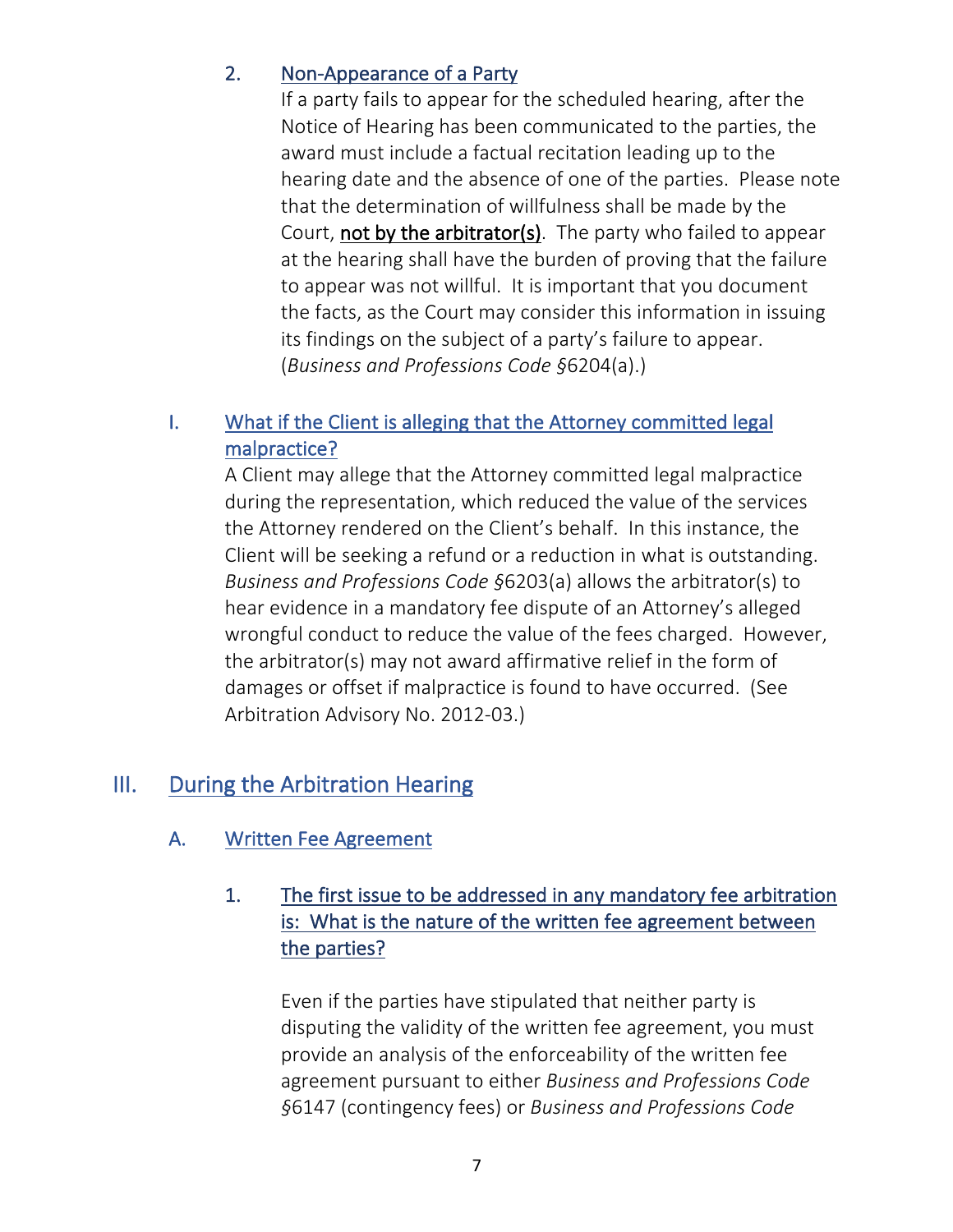*§*6148 (all other types of fees). While the parties may consider the written fee agreement binding, you may still find that the written fee agreement does not satisfy the requirements of the applicable *Business and Professions Code.*

As part of your analysis, examine the written fee agreement and ask questions of the parties about its formation and terms (e.g., contingency percentages, hourly rates, etc.).

Upon a finding that the written fee agreement does not comply with the applicable *Business and Professions Code*, you may void the written fee agreement. (See Arbitration Advisory No. 2012-01.) Upon voiding the written fee agreement, the Attorney is entitled to a "reasonable fee." (See Arbitration Advisory No. 1998-03.)

#### 2. Does the written fee agreement state that the advance/retainer is "nonrefundable?"

#### a) What is a true or classic retainer?

"It is important to note that the key defining characteristic of a 'true' or 'classic' retainer is that it is paid solely to secure the availability of the Attorney over a given period of time and is not paid for the performance of any other services. In a true retainer situation, if the Attorney's services are eventually needed, those services would be paid for separately, and no part of the true retainer would be applied to pay for such services. Thus, if it is contemplated that the Attorney will bill against the advance payment for actual services performed, then the advance is not a true or classic retainer because the payment is not made solely to secure the availability of the Attorney. Instead, such payments are more properly characterized as … "an advance payment for fees for services." (State Bar of California's Committee on Mandatory Fee Arbitration's Arbitration Advisory 2011-01 entitled "Arbitration Advisory Re: Enforcement of 'Non-Refundable' Retainer Provisions" Dated January 28, 2011)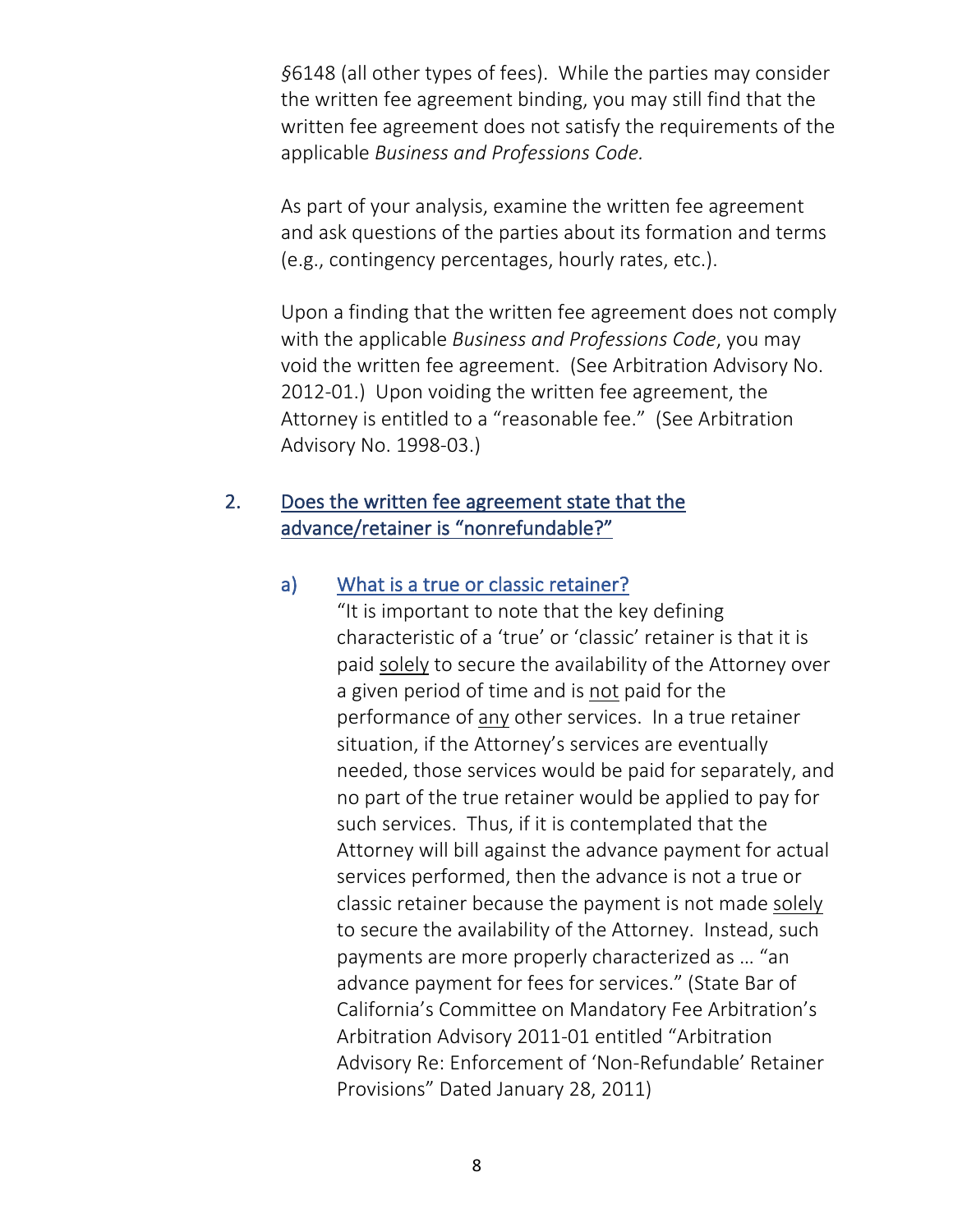#### b) Is an Attorney required to return any unearned fees pursuant to a flat fee agreement?

The *Rules of Professional Conduct* Rule 1.16(d)(2), formally Rule 3-700(D)(2), states that "Upon the termination of a representation for any reason, the lawyer promptly shall refund any part of a fee or expense paid in advance that the lawyer has not earned or incurred. This provision is not applicable to a true retainer fee paid solely for the purpose of ensuring the availability of the lawyer for the matter." Therefore, despite language to the contrary, the fee charged by Attorney to Client cannot be characterized as "nonrefundable."

The *Rules of Professional Conduct* Rule 1.15(b) provides trust accounting rules that Attorneys must follow, which should be in writing, no matter the amount of the flat fee, since the Attorney must disclose in writing that the Client could require the flat fee to be deposited into a client trust account and that the Client is entitled to a refund of any part of the flat fee which has not been earned.

### 3. Written Fee Agreements Negotiated with Non-English Speaking **Clients**

*Civil Code §*1632 governs consumer transactions effected in the five most common non-English languages spoken in California: Spanish, Chinese, Tagalog, Vietnamese, and Korean.

*Civil Code §*1632 mandates that where a written fee agreement is negotiated primarily in one of the five listed languages, orally or in writing, the Attorney must deliver an unexecuted copy of the agreement to the Client translated in the language in which the agreement was negotiated, including a translation of every term and condition in the contract or agreement, before the Client executes the agreement. (*Civil Code §*1632(b)(6)). It is never sufficient for the Attorney to present the foreignlanguage-speaking Client the translation after the Client has executed the written fee agreement.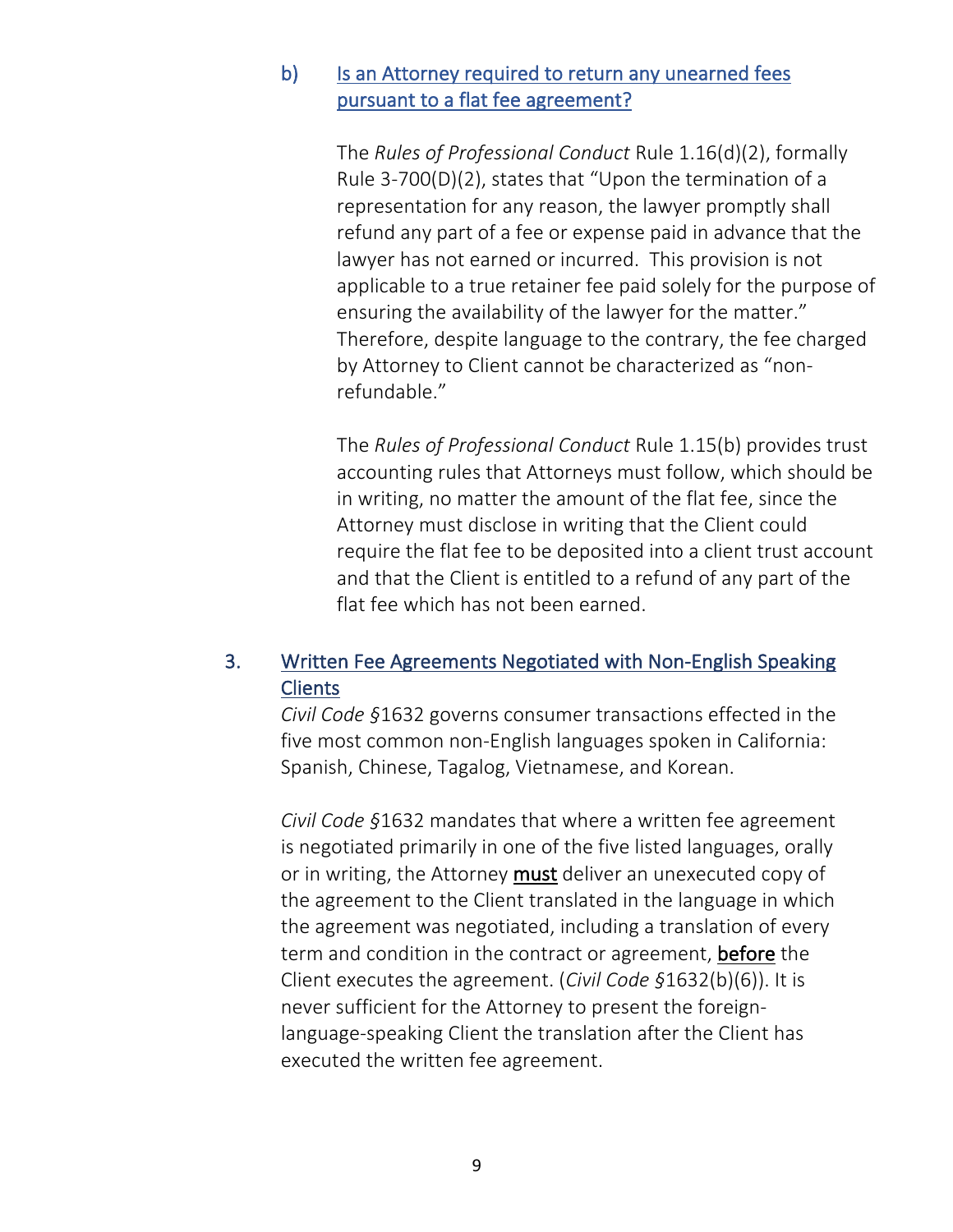An exception to the translation requirement exists where the Client negotiates the terms of the written fee agreement through "his or her own interpreter," which means a person, not a minor, able to speak fluently and read with full understanding both the English language and any of the specified languages in which the written fee agreement was negotiated, and who is not employed by, or whose service is made available through, the Attorney. (*Civil Code §*1632(h)).

If the Attorney fails to comply with *Civil Code §*1632, the Client may rescind the contract (*Civil Code §*1632(k)). Upon rescinding of the written fee agreement, the Attorney is entitled to a "reasonable fee." (See Arbitration Advisory No. 1998-03.)

### B. If the written fee agreement is found to be valid and the engagement was on an hourly basis, the next issue to address is what was the nature of Attorney's hourly rate as set forth in the written fee agreement?

*Pech v. Morgan* (2021), a recently published Court of Appeals case, concluded that the standard set forth in Arbitration Advisory No. 1993-02 was "sound and this standard should likewise apply to civil suits for breach of a fee agreement that are adjudicated in the superior court."

Pursuant to Arbitration Advisory No. 1993-02, upon a determination that a written fee agreement is in compliance with *Business and Professions Code §*6148, the next step is to review the written fee agreement's terms to ensure the agreed upon fee is not unconscionable under Rule 1.5 of the Rules of Professional Conduct.

C. If the written fee agreement is found to be in compliance with *Business and Professions Code §*6148 and the terms are not found to be unconscionable, then the arbitrator must discuss their findings and conclusions to the following sub-issues: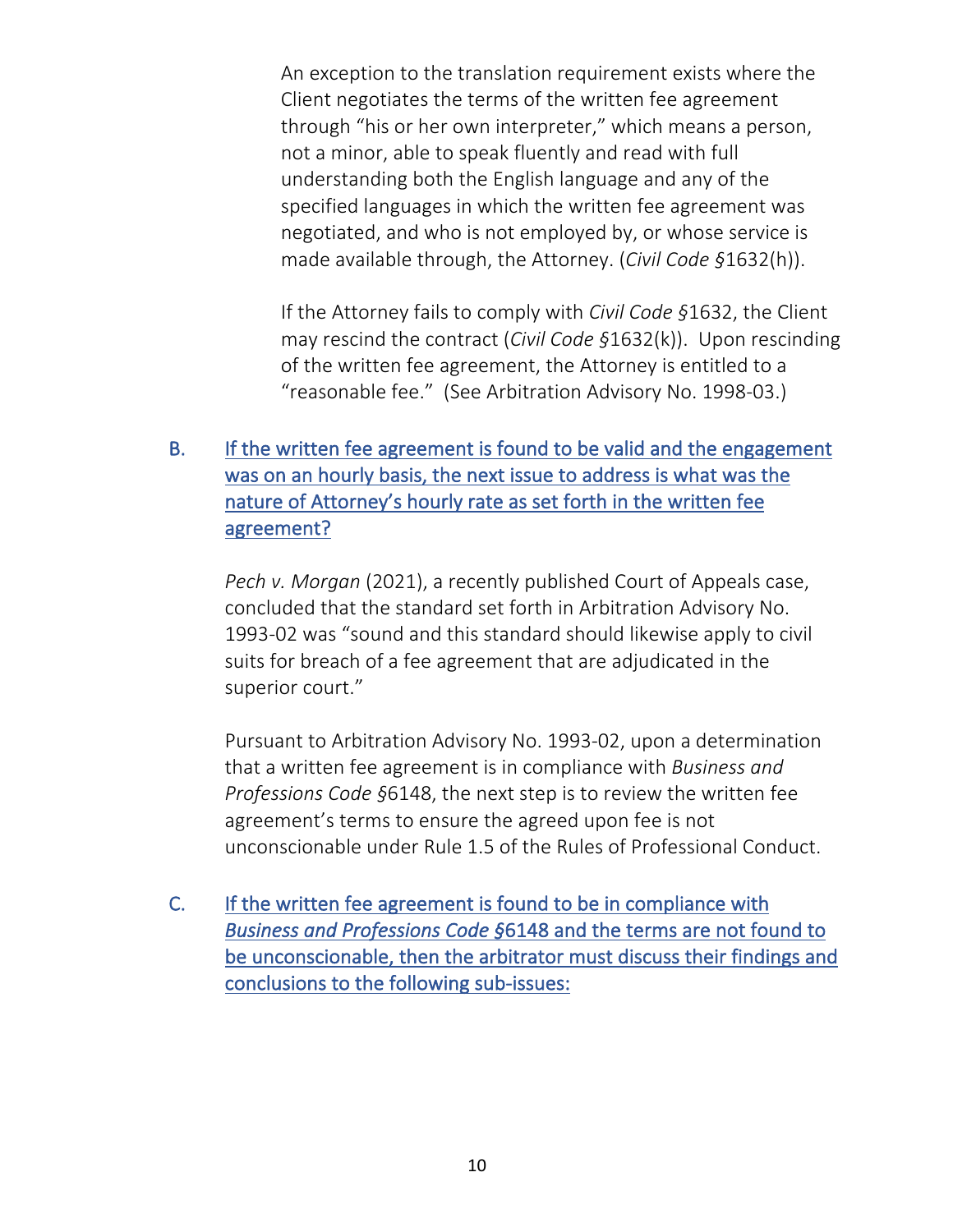- 1. The nature of the services performed by the Attorney on the Client's behalf;
- 2. The reasonableness of the fees and costs billed by Attorney;
- 3. The necessity of the Attorney performed tasks; and
- 4. Whether Client is due a refund of previously paid monies or Attorney is due additional monies from the Client.
- D. If you find that there was no written fee agreement between the parties or the written fee agreement is voided for failure to comply with *Business and Professions Code §*6147, *Business and Professions Code §*6148 or Civil Code *§*1632, then you should proceed with a reasonable fee analysis, as detailed in Arbitration Advisory No. 1998- 03.

Below is a sample of the language and questions to be answered for this analysis:

### 1. What were the services that the Attorney performed? What is the reasonable fee the Attorney shall be entitled to based on the services rendered?

Pursuant to the Arbitration Advisory issued by the State Bar of California's Committee on Mandatory Fee Arbitration entitled, "Determination of a 'Reasonable Fee'" (June 23, 1998, Updated March 20, 2015), when a Client's challenge raises the requirement of determining a "reasonable fee," the burden of establishing entitlement to the amount of the charged fee is upon the Attorney. One of the most significant factors in determining a reasonable fee is the amount of time spent. [Cazares v. Saenz (1989) 208 Cal.App.3d 279, 287-89]. It is appropriate for the arbitrator to allocate the burden of proof to the Attorney to fairly establish the reasonable need for the services, the amount of time spent and to prove the reasonable fee.

During the course of the representation, which commenced on DATE, and ended on DATE, Attorney provided to Client the following services: (LIST OF SERVICES ATTORNEY RENDERED)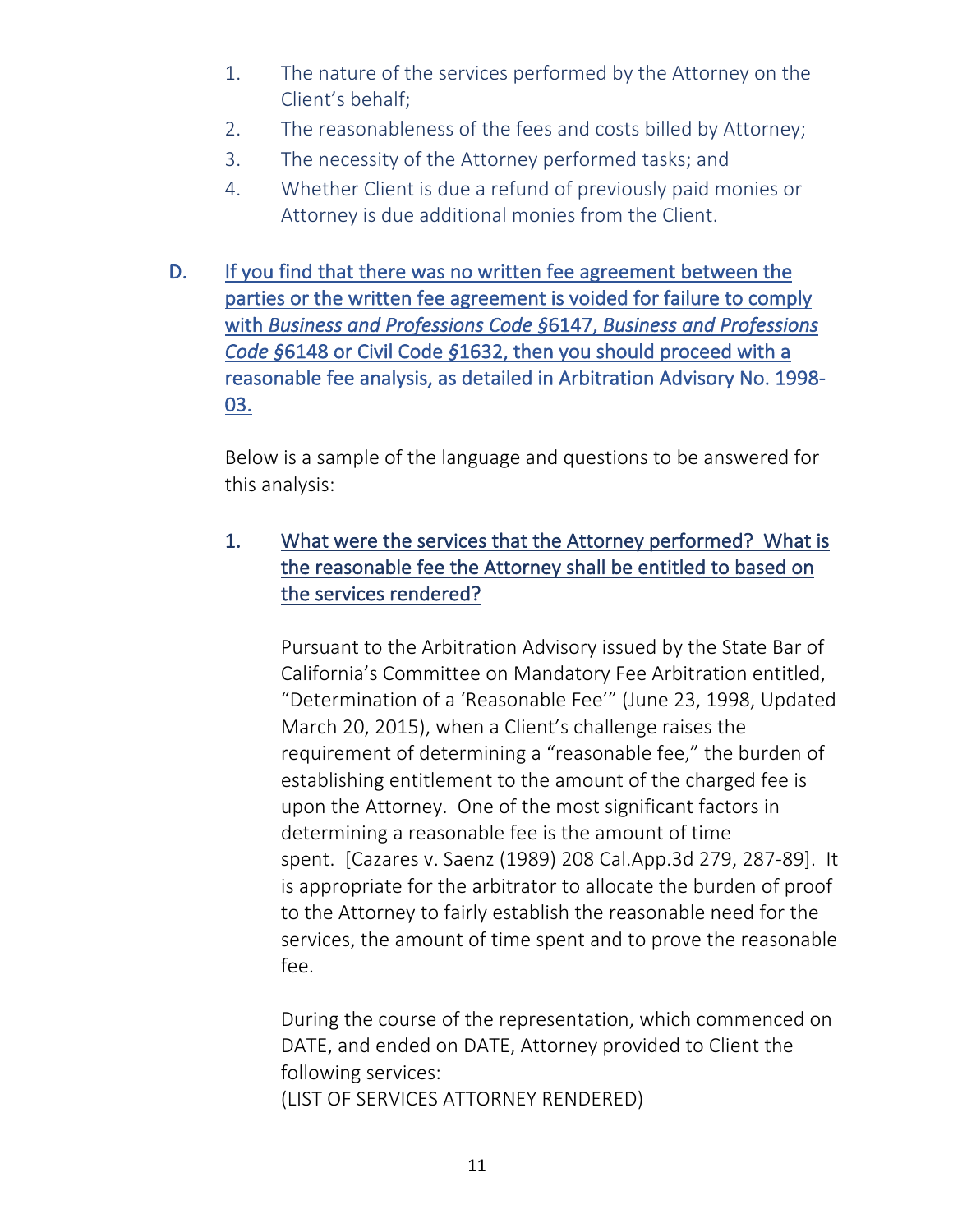- a) Were the services provided by the Attorney necessary, reasonable, and efficient, or excessive, duplicative, and ineffective?
- b) Did the Attorney competently provide services to the Client?
- c) Did the Client receive a benefit from the services commensurate to the amount of compensation sought by the Attorney?
- d) Did the Client have a reasonable expectation as to the fee that would be charged, and if so, what rate and amount?

#### E. Ensure the hearing is fair and there is no appearance of bias

It is important that the parties understand and believe that the hearing is fair. Treat the parties fairly throughout the hearing, taking into consideration the participation of unrepresented parties in the process. For example, if you allow one side to present a closing summation, make sure you allow the other side the same opportunity for approximately the same amount of time.

### F. Establish an Appropriate Level of Formality/Informality

You are encouraged to administer an oath at the beginning of the hearing for all parties that will be testifying and for any witnesses called to testify. This is a good practice, which lends formality to the hearing process.

Determine in advance how best to conduct the hearing, so that you can obtain the necessary testimony and evidence in an efficient and effective manner. For a panel of arbitrators, if you are the Panel Chair, ensure you are facilitating participation from both the Attorney arbitrator and lay arbitrator to ask questions of the parties.

Proactively address issues that need to be resolved and solicit testimony in connection therewith for you to render a decision in the matter.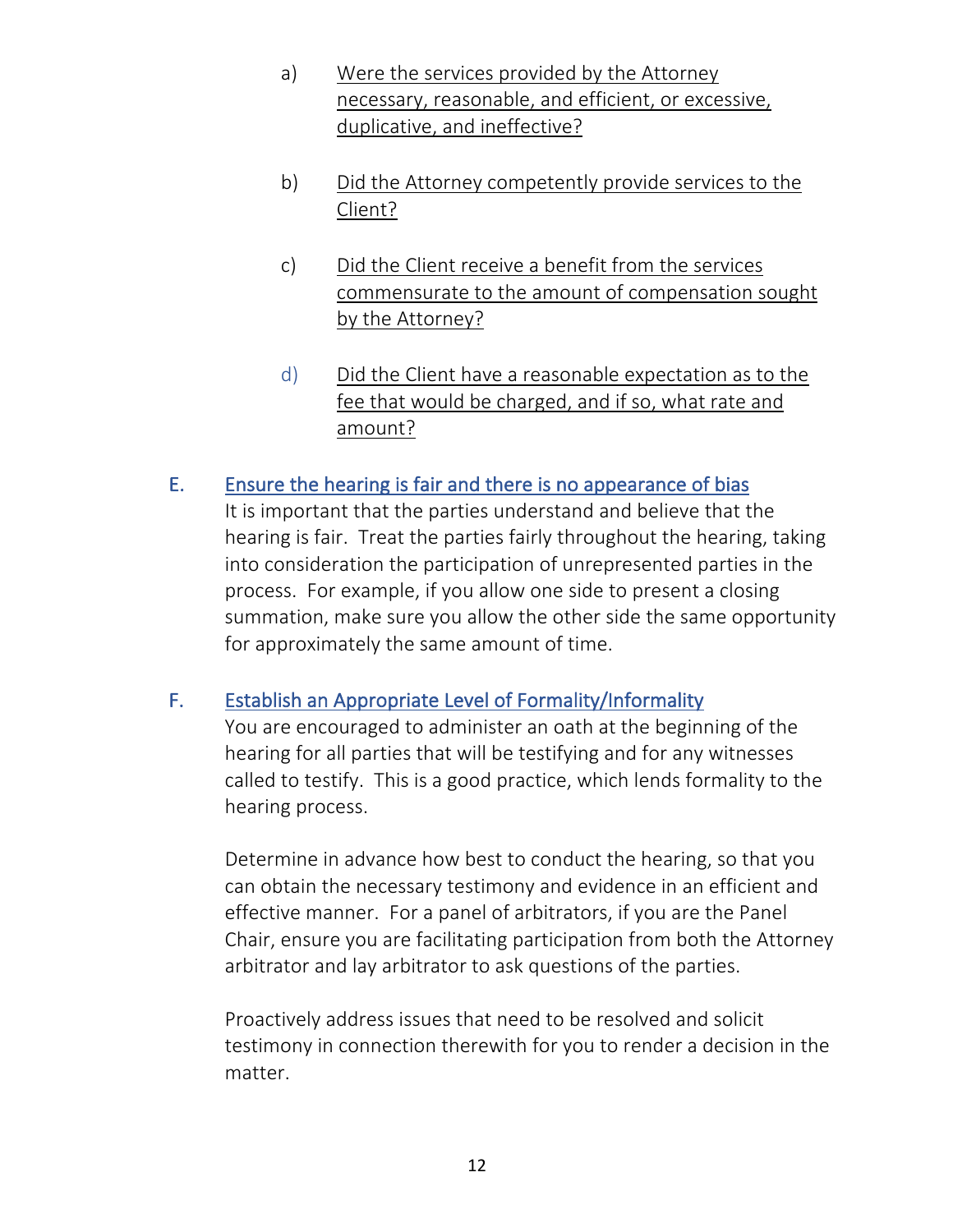Avoid the use of legal jargon that would not be understood by nonlawyer participants at the hearing.

#### G. Who Can Attend the Hearing?

The hearing is confidential and closed to the public. Rule 44(b) of the ACMAS Rules allows the arbitrator(s) to permit the Client to be accompanied by another person, who is typically considered to be a non-Attorney support person. The non-Attorney support person may not provide representation at the hearing. In addition, the arbitrator(s) has discretion to limit the scope of participation of the non-Attorney support person, including removal, if the individual is being disruptive to the hearing process.

Rule 22 of the ACMAS Rules states that "[a]ny party requesting a stenographic record of the arbitration proceedings shall make the necessary arrangements for the taking of that record. The requesting party or parties shall pay the cost of such record. Every party to the arbitration shall be entitled to a copy of the reporter's transcript upon written request and payment of the expense to the reporter."

Rules 23 of the ACMAS Rules states that "[a]ny party requesting an interpreter shall make the necessary arrangements for the services of the interpreter. The requesting party or parties shall pay the cost of such services."

#### H. Take Notes During the Hearing

During the hearing, take notes on the testimony and evidence presented, so that when you are writing the award, you can refresh your memory on the parties' responses to the issues you will be required to analyze in order to reach your conclusions.

### I. At the Conclusion of the Hearing – What's next?

Once you have closed the hearing, take a moment to explain to the parties what will happen next. If you are giving the parties an opportunity to present further written briefs, submit additional documents and/or closing briefs, set forth the timeline for their submission.

Explain that you will be taking the case under submission and expect to have the award issued within three weeks if a solo arbitrator case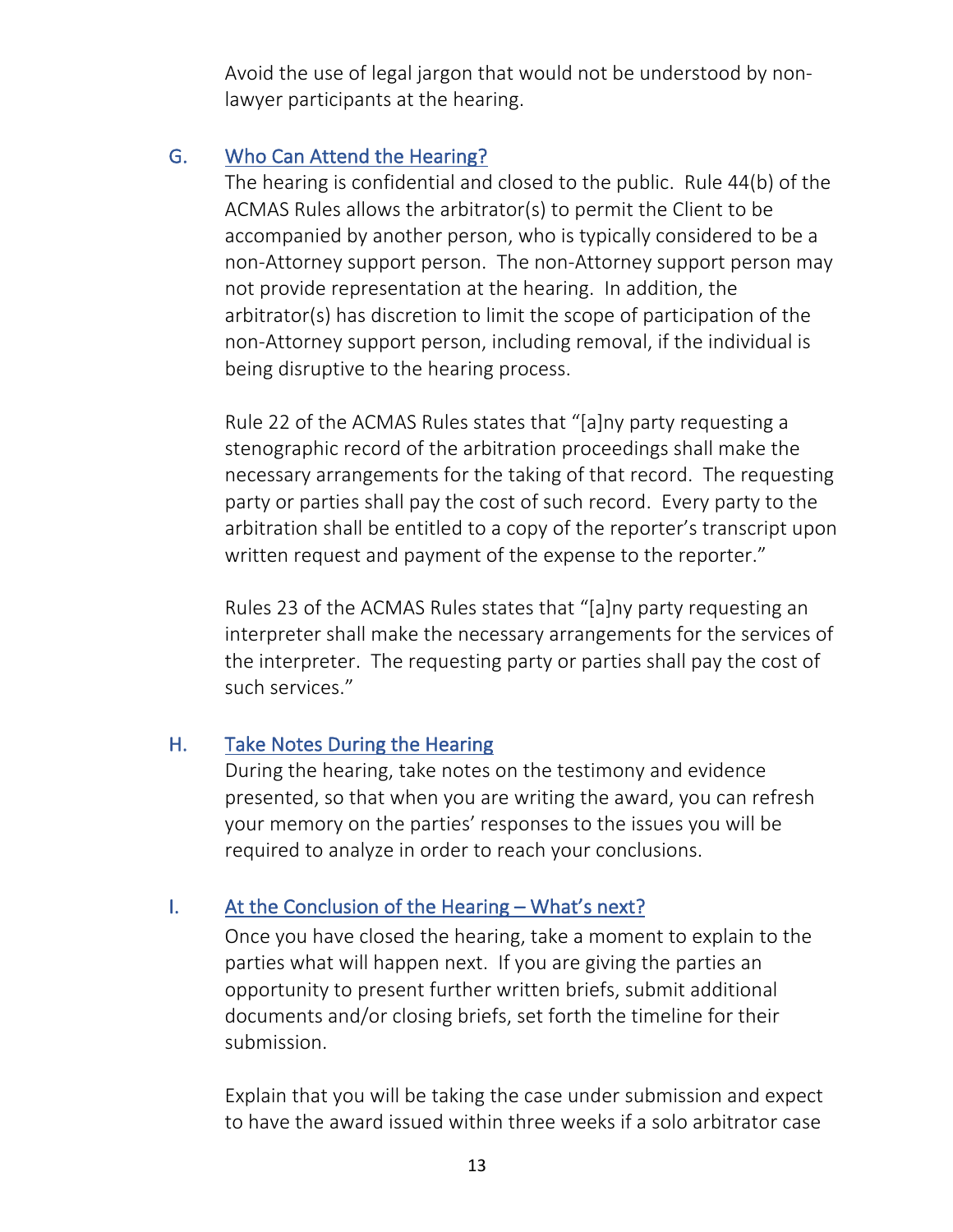and within four weeks if a panel case. For the integrity of the ACMAS Program, it is very important that you ensure the award is issued within the time frames set forth in the ACMAS Rules.

Explain that once the award is approved for service, it will be served by the ACMAS Staff via US Mail and a courtesy copy will be sent via email. You may also indicate that they will receive the "Notice of Your Rights After Fee Arbitration," which they should read, especially for deadlines related to non-binding arbitrations.

#### J. Post-Hearing Discussion for Panel Cases

Plan on conducting a post-hearing discussion after completion of the arbitration hearing, while the arbitrators are together, and the testimony and evidence is fresh in everyone's mind. Deliberate the issues, discuss the reasoning of the proposed decision, and come to a tentative agreement, so that the Panel Chair can commence drafting the award.

# IV. After the Arbitration Hearing – Drafting the Findings and Award

Once the hearing is concluded, you will have a short period of time to prepare the award and submit it to the ACMAS Vice Chair assigned to your case for review. Once the ACMAS Vice Chair has approved the award for service, then it can be signed and sent to ACMAS Staff for service on the parties. Electronic signatures of the arbitrator(s) is permitted and encouraged.

### A. Mandatory Requirement to use the ACMAS Award Template

The ACMAS Executive Committee has created an Award Template in Word for your use in preparing the award. While each case may have its individual issues to resolve, the rest of the award template is standard for all cases and must be used. Any awards submitted that do not utilize the ACMAS Award Template will be returned to the arbitrator(s) for compliance.

### B. Responsible Attorney

A law firm or entity can **never** be the responsible party to a mandatory fee arbitration dispute, as neither can be held accountable by the State Bar of California through its enforcement proceedings, in the event of non-payment to a former Client. Therefore, Rule 34.a of the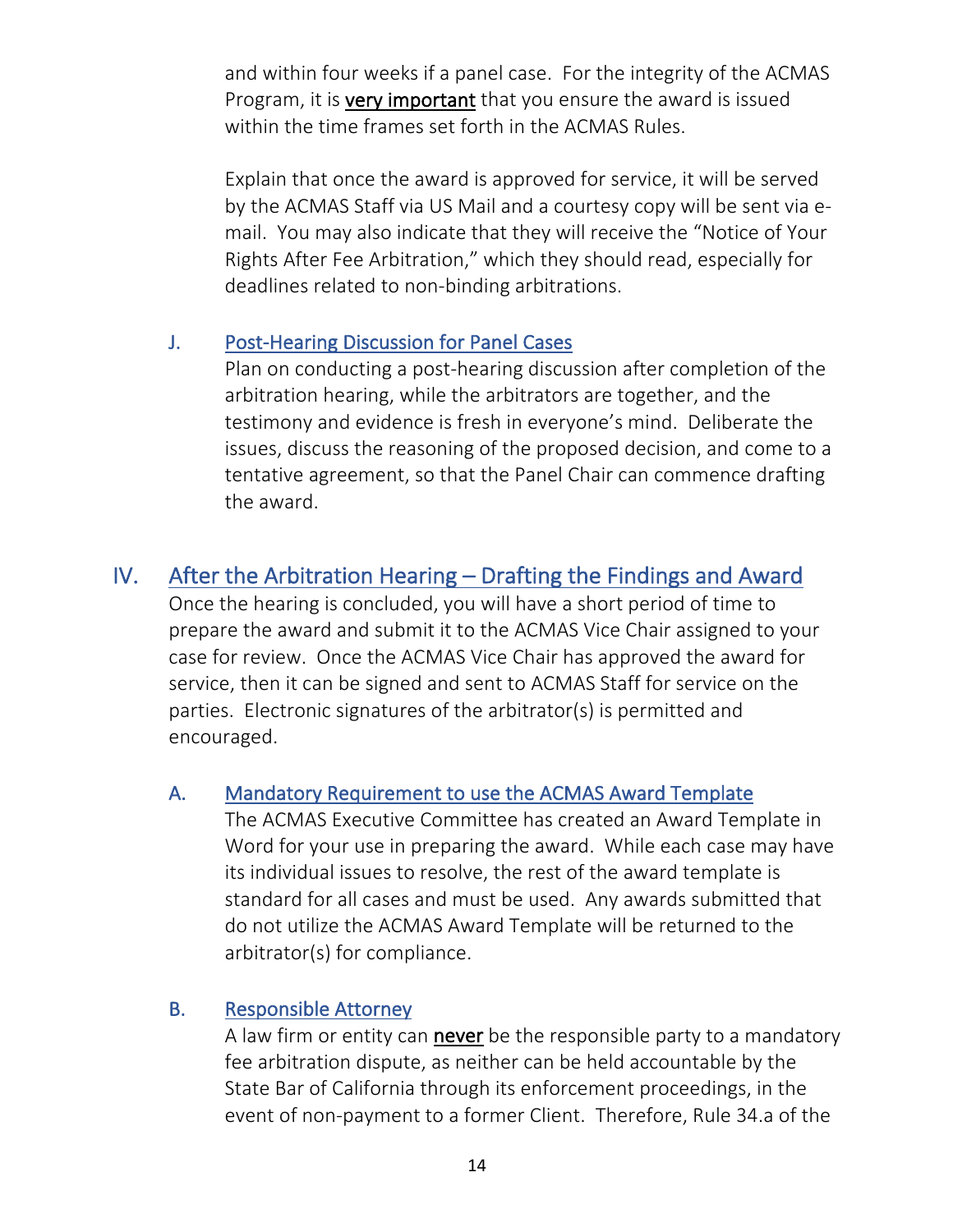ACMAS Rules and *Business and Professions Code §*6203(d) requires the award to include the name of the "responsible Attorney(s)."

#### C. List the Issues to be Decided

Pursuant to subsections A, B, C and D of Section III above, based on the facts of your case, these are the issues that you will discuss and resolve for the parties in the award.

The first issue will always be the nature of the written fee agreement between the parties. Depending on your findings in connection with the written fee agreement, such findings will determine the balance of the issues that you will analyze and resolve.

Arbitration Advisory No. 2016-02 sets forth a discussion on several billing errors that Clients frequently allege the Attorney committed during the course of the representation (e.g., block billing, duplicate billing, failure to notify the Client of an increase in Attorney's hourly rates and charging unconscionable interest/fees.)

Arbitration Advisory No. 2021-01 sets forth a discussion on several disputes that arise over costs and expenses.

### D. Findings and Rationale for Each Issue to be Decided

Based on the evidence and testimony received during the hearing, each issue that is to be decided by the arbitrator(s) shall set forth the findings of fact, law (if applicable) and rationale that supports the decision reached.

Mere conclusions, without explaining as to how the arbitrator(s) arrived at certain conclusions, do not constitute a complete award, as it does not provide the parties with guidance on how the arbitrator(s) reached their decision.

For example, if the Client alleges that the Attorney engaged in the practice of block billing and the arbitrator(s) finds that the Attorney did, in fact, engage in billing blocks that included several items across many hours in one single billing entry, it would be necessary to set forth those billing entries that the arbitrator(s) found constituted block billing and then the reasoning for any adjustment accorded to those specific entries by the arbitrator(s).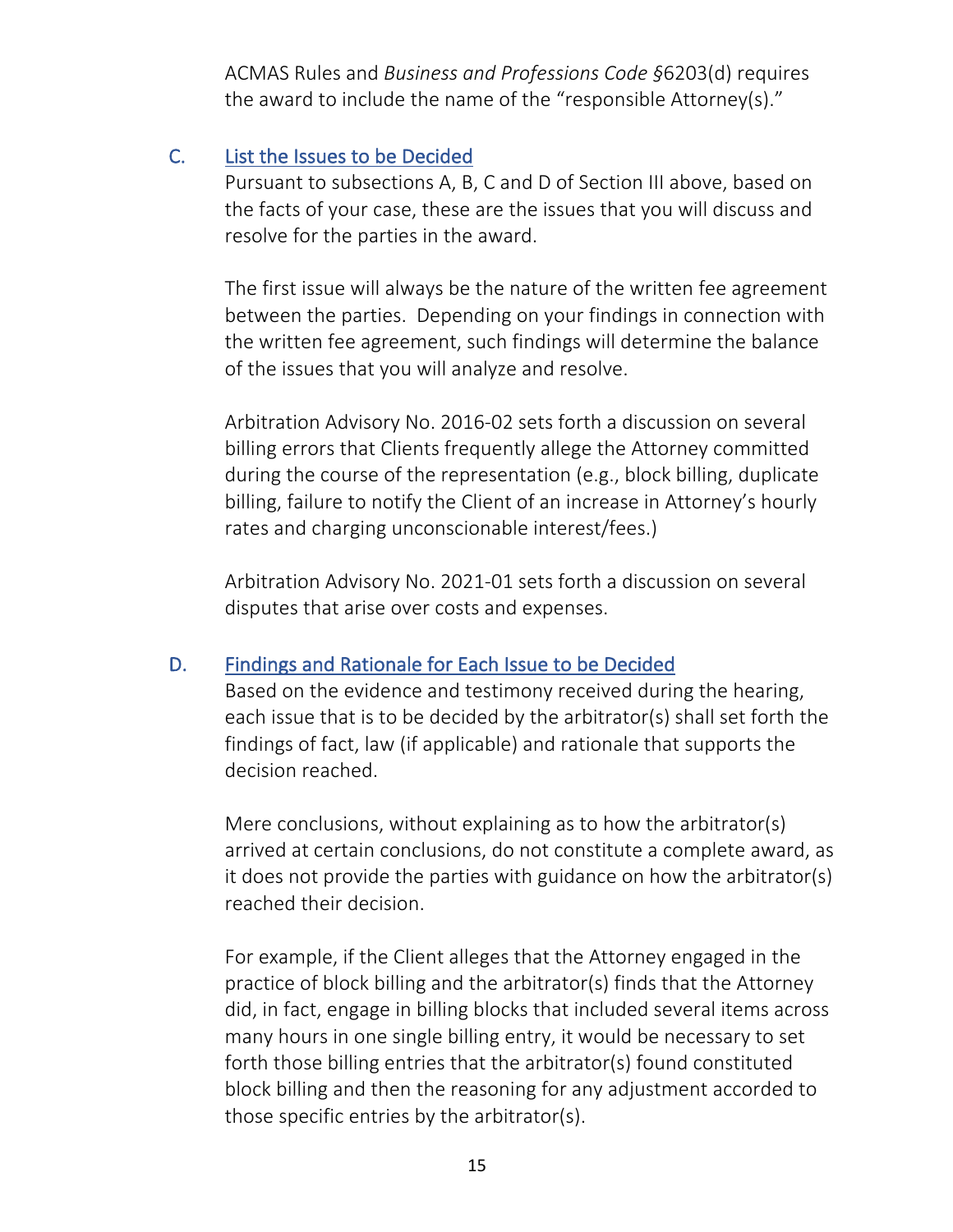In cases where the parties have not agreed to binding arbitration, if the arbitrator(s) findings and rationale are clearly set forth and complete, more often than not, the parties may be convinced to accept the award and allow the award to become binding, bringing finality to the case.

### E. Award of Attorney's Fees and Costs in Connection with a Mandatory Fee Arbitration

Pursuant to *Business and Professions Code §*6203(a), the award cannot include any award to either party for costs or Attorney's fees incurred in the preparation for or in the course of the mandatory fee arbitration proceeding, notwithstanding any language in the written fee agreement that may provide for such an award of costs or Attorney's fees.

#### F. Interest

#### 1. Pre-Award Interest

The arbitrator(s) may include "pre-award" interest pursuant to *Civil Code §*3287, if the arbitrator(s) can accurately ascertain the date(s) in which the monies became due and payable by the Client. See Arbitration Advisory No. 2020-01.

If the determination of the fee attributable to the Attorney's services is based on a reasonable value analysis, pre-award interest is not allowed, because the value of the Attorney's services is not ascertainable until the arbitrator(s) fixes that amount at the conclusion of the hearing.

#### 2. Post-Award Interest

An award of "post-award" interest is required on all awards, in the amount of the statutory rate of interest on all judgments and starts accruing commencing 30 days after service of the award.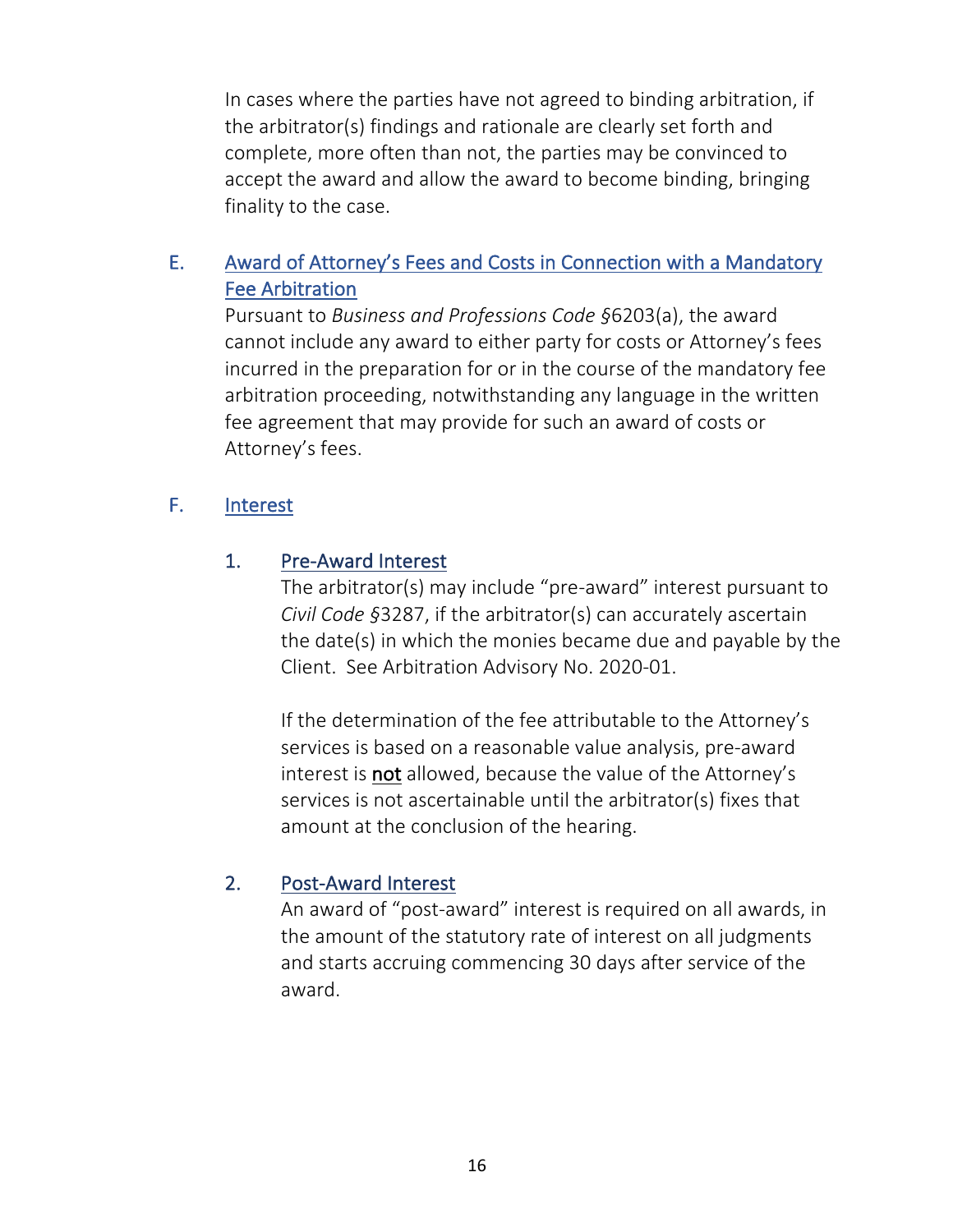The requirement to award post-award interest in all cases serves two important purposes.

- a) It represents fair compensation to the prevailing party for the failure of the other party to pay the award promptly.
- b) Where the award requires the Attorney to make a refund of some or all of the fee already paid by the Client, the award of post-award interest provides a valuable tool to the State Bar's MFA Program and the Client when enforcement procedures become appropriate under Business and Professions Code §6203(d).

#### G. Dissenting Opinion

In a three person arbitration panel, an arbitrator may dissent to the award issued by the majority. (Rule 33 of the ACMAS Rules.)

#### H. Tone / Language in the Award

Overall, the award should use a tempered, professional tone, along with terminology that both parties will be able to understand. Additionally, the award should avoid any comments of a personal nature about any party to the hearing. Of course, some "personal" comments are professional observations, such as a party is or is not credible/difficult, or some other such observation, which has relevance to the issues the arbitrator(s) have been asked to resolve.

#### I. ACMAS Vice Chair Review and Service of the Award

Once the arbitrator(s) has finalized a draft of the award, it should be emailed in Word (not a PDF) to the ACMAS Vice Chair assigned to the case. The name of the ACMAS Vice Chair and their contact information is included in the arbitrator assignment letter sent to you by ACMAS Staff.

Upon receipt, the ACMAS Vice Chair will review the award and may provide suggested changes/comments/questions based on their review. Please do not take the ACMAS Vice Chair's suggested changes/comments/questions personally. They are only providing you feedback as someone who only knows about the case from the award that you drafted. As such, they are providing you constructive feedback to improve the award, so that when it is received by the